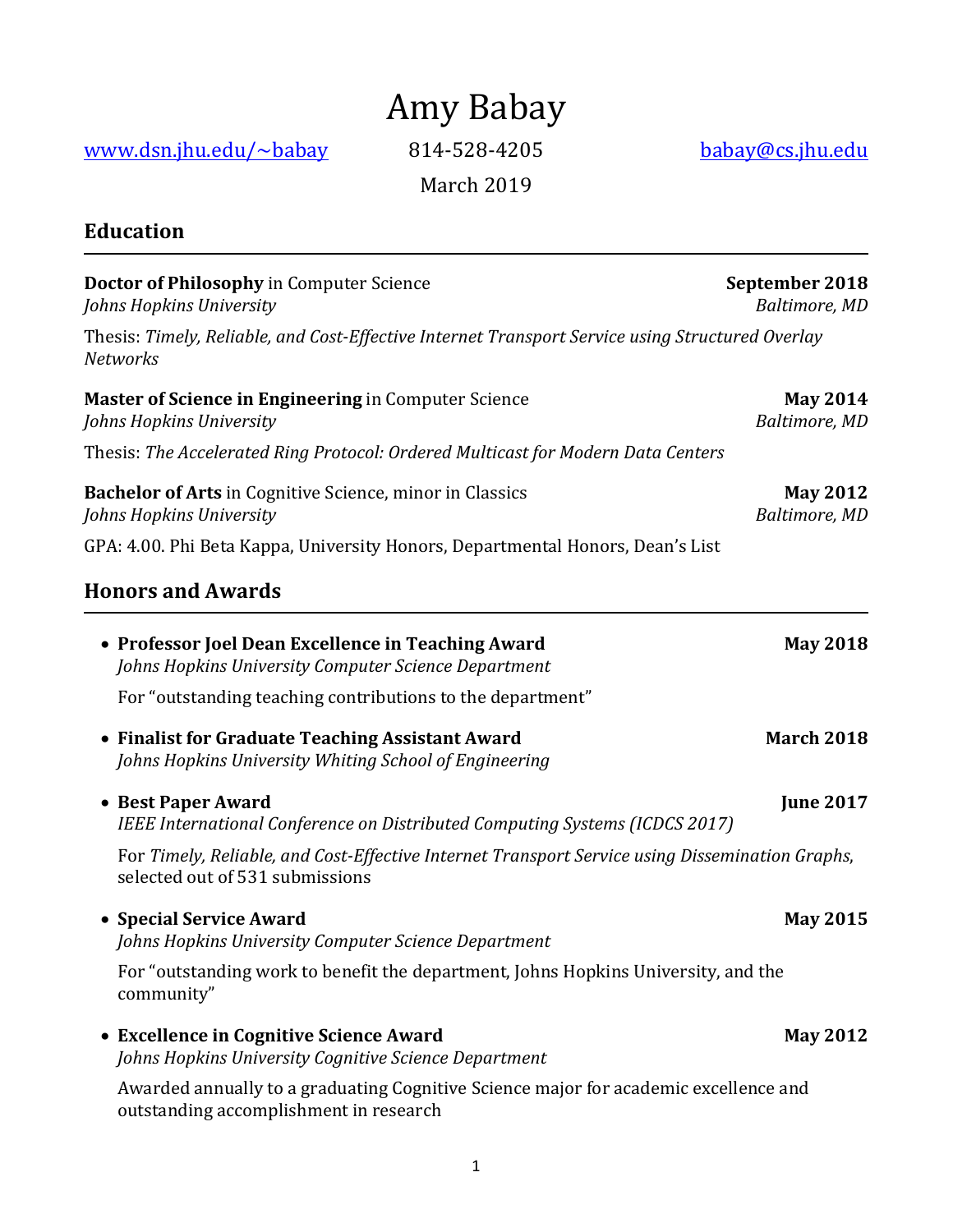## **Experience**

#### **Partner July 2018-Present**

**Spread Concepts LLC** Savage, MD

Bridging the gap and creating cross-fertilization between academic research and technologies and the commercial world.

*Johns Hopkins University Distributed Systems and Networks Lab Baltimore, MD* 

*PhD research*: Developing protocols to support a new generation of Internet services, using structured overlay networks. This work included a timely and highly reliable Internet transport service for interactive applications with demanding latency constraints (e.g. remote manipulation, remote robotic surgery, collaborative virtual reality) as well as an intrusion-tolerant network service for monitoring and control of high-value infrastructure (www.spines.org).

Building dependable infrastructure systems that maintain correct operation and predictable performance, even in the presence of sophisticated attacks and compromises. This work developed the first intrusion-tolerant SCADA system for the power grid that is resilient to both system-level compromises and network attacks (www.dsn.jhu.edu/spire).

#### **Software Engineer May 2014-August 2014**

*LTN Global Communications Savage, MD*

Access-control system: Played an important role in the design and implementation of a system for maintaining access-control rules for a global-scale multicast flow transport and delivery service. Code base was written in C using the TLS and DTLS protocols in OpenSSL.

Log collection and processing: Wrote Python scripts to automatically organize, compress, and collect logs from remote appliances across the globe.

#### **Research Assistant June 2012-April 2014**

*Johns Hopkins University Distributed Systems and Networks Lab Baltimore, MD* 

*MSE research, accelerated ring protocol*: Designed and implemented a new reliable, ordered multicast protocol based on a logical token ring, improving throughput on 1-gigabit and 10-gigabit local area networks by 30-50% and reducing latency by 20-35%. Implemented the protocol in the open-source Spread toolkit, where it was adopted as the default ordering protocol for data center environments (www.spread.org).

### **Publications and Products**

#### **Released Software**

• Spines overlay network platform, co-creator

Yair Amir, Claudiu Danilov, John Schultz, Daniel Obenshain, Thomas Tantillo, and Amy Babay. First release February 2003, latest release November 2018 (creator since version 5.3, March 2018). A framework for deploying innovative networks to provide services not available on the native Internet and improve performance for existing services (www.spines.org).

2

**Research Assistant September 2014-July 2018**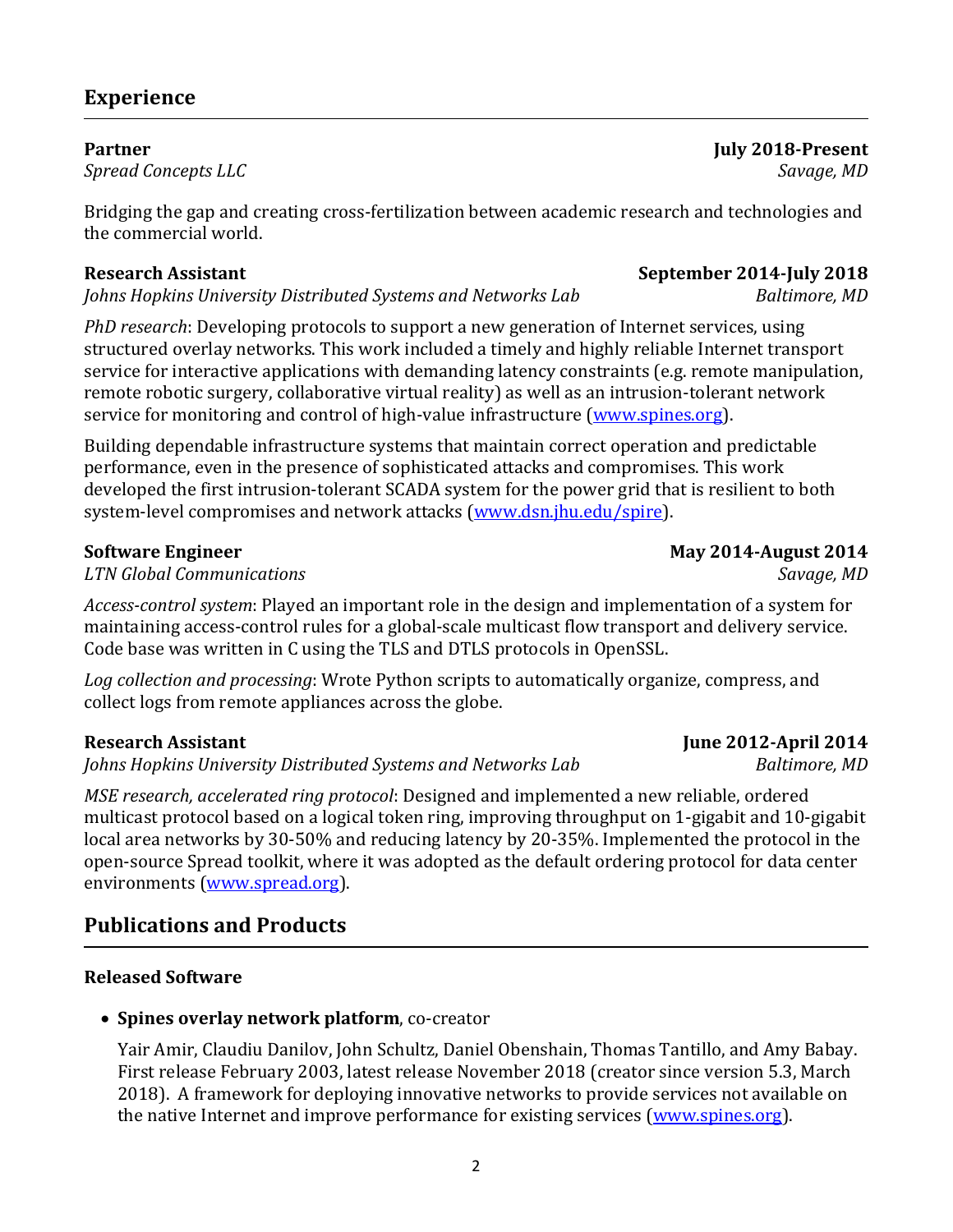#### • **Spire intrusion-tolerant SCADA system for the power grid**, co-creator

Yair Amir, Trevor Aron, Amy Babay, and Thomas Tantillo. First release May 2017, latest release November 2018 (creator since version 1.0, May 2017). An intrusion-tolerant SCADA system with performance guarantees under attack. Successfully withstood a red-team attack conducted by Sandia National Laboratories at Pacific Northwest National Laboratory from March 27 to April 7, 2017. Demonstrated in a test-deployment at the Hawaiian Electric Company from January 22 to February 1, 2018. (www.dsn.jhu.edu/spire).

#### • Prime intrusion-tolerant replication engine, co-creator

Yair Amir, Jonathan Kirsch, John Lane, Marco Platania, Amy Babay, and Thomas Tantillo. First release June 2010, latest release November 2018 (creator since version 3.0, May 2017). An intrusion-tolerant replication engine. Implements the first Byzantine-fault-tolerant replication protocol with performance guarantees under attack. (www.dsn.jhu.edu/prime).

#### • **Spread toolkit**, major contributor

Yair Amir, Michal Miskin-Amir, Jonathan Stanton, and John Schultz. First release October 1997, latest release May 2018 (major contributor since version 4.4.0, May 2014). Group Communication toolkit providing reliable, high performance, resilient messaging for local and wide-area networks. (www.spread.org).

### **Journal Papers**

• Amy Babay, Emily Wagner, Michael Dinitz, and Yair Amir, "Timely, Reliable, and Cost-Effective Internet Transport Service using Structured Overlay Networks" (in preparation).

### **Refereed Conference Papers**

- Amy Babay, John Schultz, Thomas Tantillo, Samuel Beckley, Eamon Jordan, Kevin Ruddell, Kevin Jordan, and Yair Amir, "Deploying Intrusion-Tolerant SCADA for the Power Grid" in *Proceedings of the IEEE/IFIP International Conference on Dependable Systems and Networks (DSN)*, Portland, OR, June 2019. (Accepted).
- Amy Babay, Michael Dinitz, and Zeyu Zhang, "Characterizing Demand Graphs for (Fixed-Parameter) Shallow-Light Steiner Network" in *Proceedings of the 38<sup>th</sup> IARCS Annual Conference on Foundations of Software Technology and Theoretical Computer Science (FSTTCS),* Ahmedabad, India, December 2018, pp. 33:1-33:22.
- Amy Babay\*, Thomas Tantillo\*, Trevor Aron, Marco Platania, and Yair Amir, "Network-Attack-Resilient Intrusion-Tolerant SCADA for the Power Grid" in *Proceedings of the IEEE/IFIP International Conference on Dependable Systems and Networks (DSN)*, Luxembourg City, Luxembourg, June 2018, pp. 255-266.
- Amy Babay, Emily Wagner, Michael Dinitz, and Yair Amir, "Timely, Reliable, and Cost-Effective Internet Transport Service using Dissemination Graphs" in *Proceedings of the 37<sup>th</sup> IEEE*

 $\overline{a}$ \* Equal contribution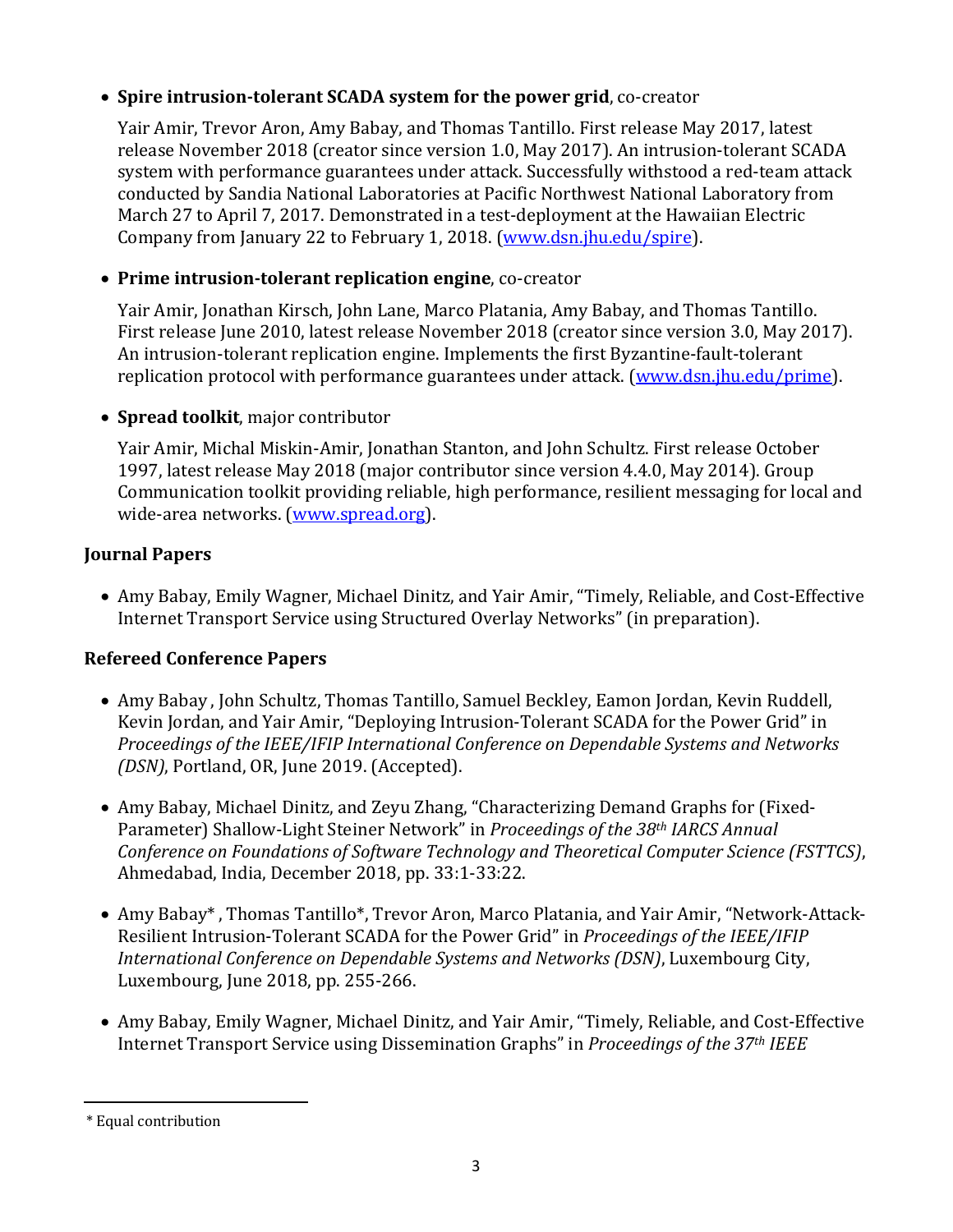*International Conference on Distributed Computing Systems (ICDCS)*, Atlanta, GA, June 2017, pp. 1-12. **Best paper**.

- Daniel Obenshain\*, Thomas Tantillo\*, Amy Babay, John Schultz, Andrew Newell, Md. Endadul Hoque, Yair Amir, and Cristina Nita-Rotaru, "Practical Intrusion-Tolerant Networks" in *Proceedings of the 36<sup>th</sup> IEEE International Conference on Distributed Computing Systems (ICDCS)*, Nara, Japan, June 2016, pp. 45-56.
- Amy Babay and Yair Amir, "Fast Total Ordering for Modern Data Centers" in *Proceedings of the* 36<sup>th</sup> *IEEE International Conference on Distributed Computing Systems (ICDCS)*, Nara, Japan, June 2016, pp. 669-679.

#### **Invited Papers**

- Amy Babay, John Schultz, Thomas Tantillo, and Yair Amir, "Toward an Intrusion-Tolerant Power Grid: Challenges and Opportunities" in *Proceedings of the 38<sup>th</sup> IEEE International Conference on Distributed Computing Systems (ICDCS)*, Vienna, Austria, July 2018, pp. 1321-1326. (Vision Track).
- Amy Babay, Claudiu Danilov, John Lane, Michal Miskin-Amir, Daniel Obenshain, John Schultz, Jonathan Stanton, Thomas Tantillo, and Yair Amir, "Structured Overlay Networks for a New Generation of Internet Services" in *Proceedings of the 37<sup>th</sup> IEEE International Conference on* Distributed Computing Systems (ICDCS), Atlanta, GA, June 2017, pp. 1771-1779. (Vision Track).

#### **Posters and Student Forum Papers**

- Amy Babay, Emily Wagner, Michael Dinitz, and Yair Amir, "Timely, Reliable, and Cost-Effective Internet Transport Service using Dissemination Graphs", *N2Women Workshop*, New York, NY, October 2016. (Poster).
- Amy Babay, "Timely, Reliable, and Cost-effective Transport Service Using Dissemination Graphs" in *IEEE/IFIP International Conference Dependable Systems and Networks (DSN)*, Rio de Janeiro, Brazil, June 2015. (Student Forum).
- Amy Babay and Yair Amir, "Fast Total Ordering for Modern Data Centers" in *Proceedings of the* 35<sup>th</sup> *IEEE International Conference on Distributed Computing Systems (ICDCS)*, Columbus, OH, June 2015, pp. 762-763. (Extended Abstract and Poster).

#### **Patent Applications**

- Yair Amir, Amy Babay, and Thomas Tantillo, "Systems and Methods for Cloud-Based Control and Data Acquisition with Abstract State," International Patent Application PCT/US18/15451, filed January 2018.
- Yair Amir, Amy Babay, and Thomas Tantillo, "Network-Attack-Resilient Intrusion-Tolerant SCADA Architecture," International Patent Application PCT/US17/38565, filed June 2017.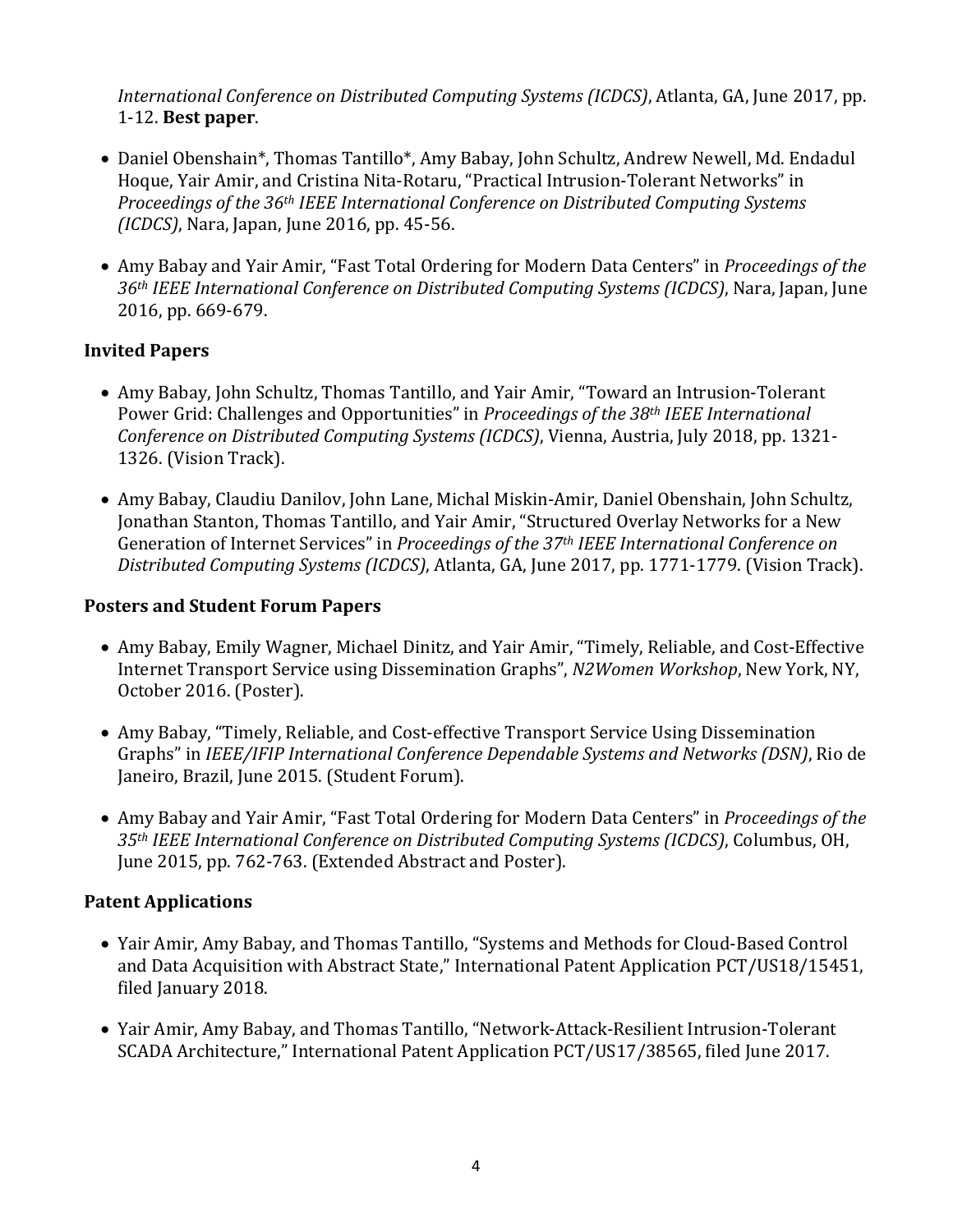#### **Mentoring**

- Edmund (Ned) Duhaime. MSE May 2017. Co-advised with Yair Amir. Study: "Seamless Overlays for Application Use."
- Emily Wagner. MSE December 2016. Co-advised with Yair Amir. Project: "The Playback Network Simulator: Overlay Performance Simulations with Captured Data."

#### **Teaching**

• **Co-Instructor**, Software for Resilient Communities **Spring 2018** *Johns Hopkins University*

Co-taught and designed the new project-based undergraduate course. Students work in small teams to design and develop useful open-source software products that support our communities.

• **Co-Instructor**, Intermediate Programming  $(C/C++)$  **Fall 2017, Fall 2015,** *Johns Hopkins University* **Spring 2014, Fall 2013** 

Co-taught all aspects of the  $60 - 90$  student undergraduate course (divided into 30-student sections), including lectures, assignments, tests and grading. Worked with a team of course and teaching assistants to provide a hands-on interactive experience for students.

• **Special help**, Distributed Systems **Fall 2016, Fall 2014, Fall 2012** *Johns Hopkins University*

Met with students to answer questions and review project designs, graded programming and theoretical assignments.

• **Undergraduate Course Assistant**, Intermediate Programming (C/C++) **Spring 2012** *Johns Hopkins University*

Assisted students one-on-one during tutorials and graded programming assignments, providing individualized feedback based on careful code review.

### **Talks**

| • Spire: Intrusion-Tolerant SCADA for the Power Grid                    |                  |
|-------------------------------------------------------------------------|------------------|
| Army Corps of Engineers Webinar                                         | November 2018    |
| Army Engineer Association Seminar                                       | August 2018      |
| Northeastern University                                                 | October 2017     |
| • Structured Overlay Networks for a New Generation of Internet Services |                  |
| IFIP Working Group 10.4                                                 | <b>July 2018</b> |
| • Network-Attack-Resilient Intrusion-Tolerant SCADA for the Power Grid  |                  |
| IEEE/IFIP DSN 2018                                                      | <b>June 2018</b> |
|                                                                         |                  |